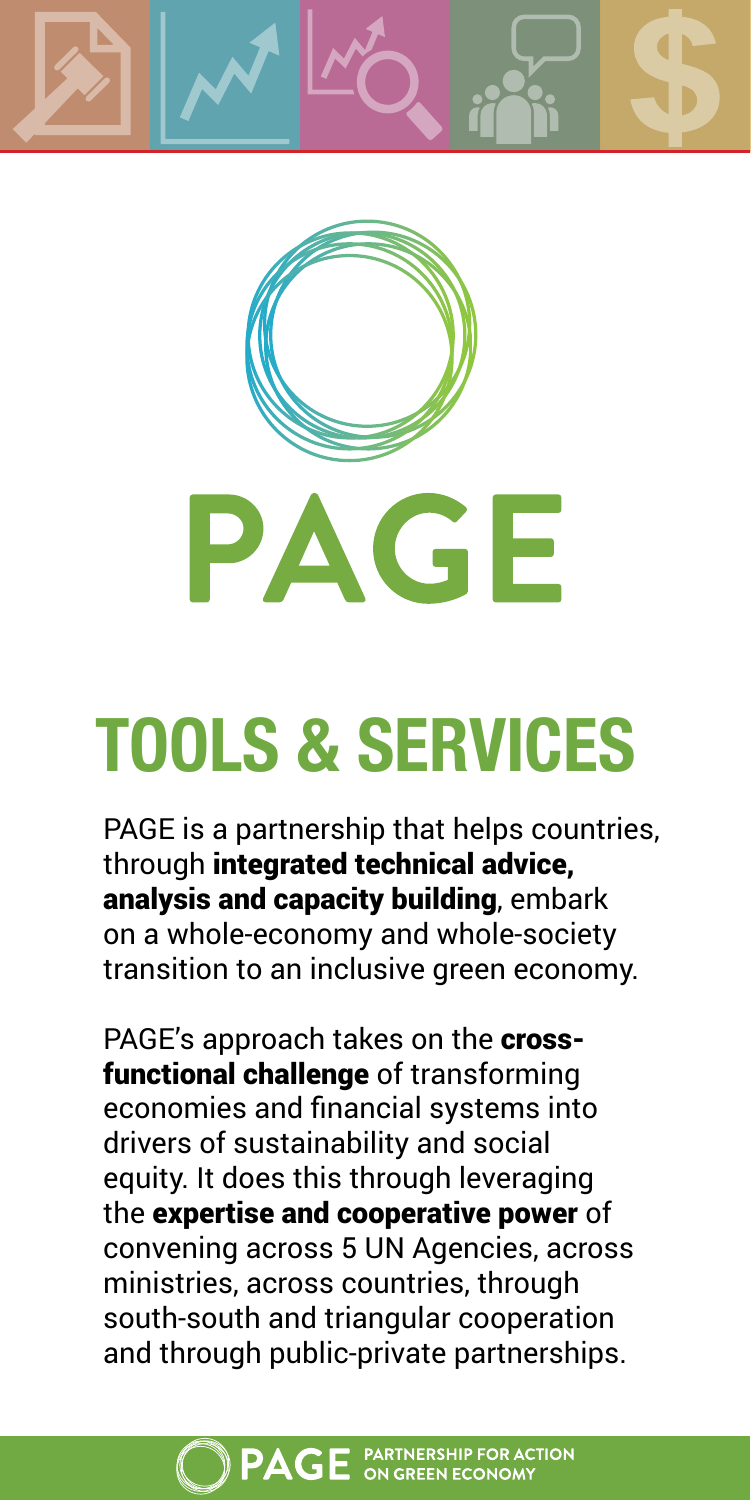## INTEGRATED DELIVERY



### POLICY & PLANNING

At its core, PAGE helps governments create and implement policies that promote green economic activities



### INFORMING PRIORITIES

PAGE proritizes supporting the development of key sectors that can drive future economic growth and sustainable development



PAGE develops and helps to implement tools to monitor and evaluate how different policy and investment options impact green economy progress

### $\supset$  inspiring action

PAGE drives and shapes conversations about the future we want, to inspire a global shift towards inclusive green economy policies and practices

### CONNECTING FINANCE

PAGE connects governments, the private sector and expert institutions and initiatives to support the building of financial systems that are responsive to and rewarded for sustainable investment

### TOOLS & SERVICES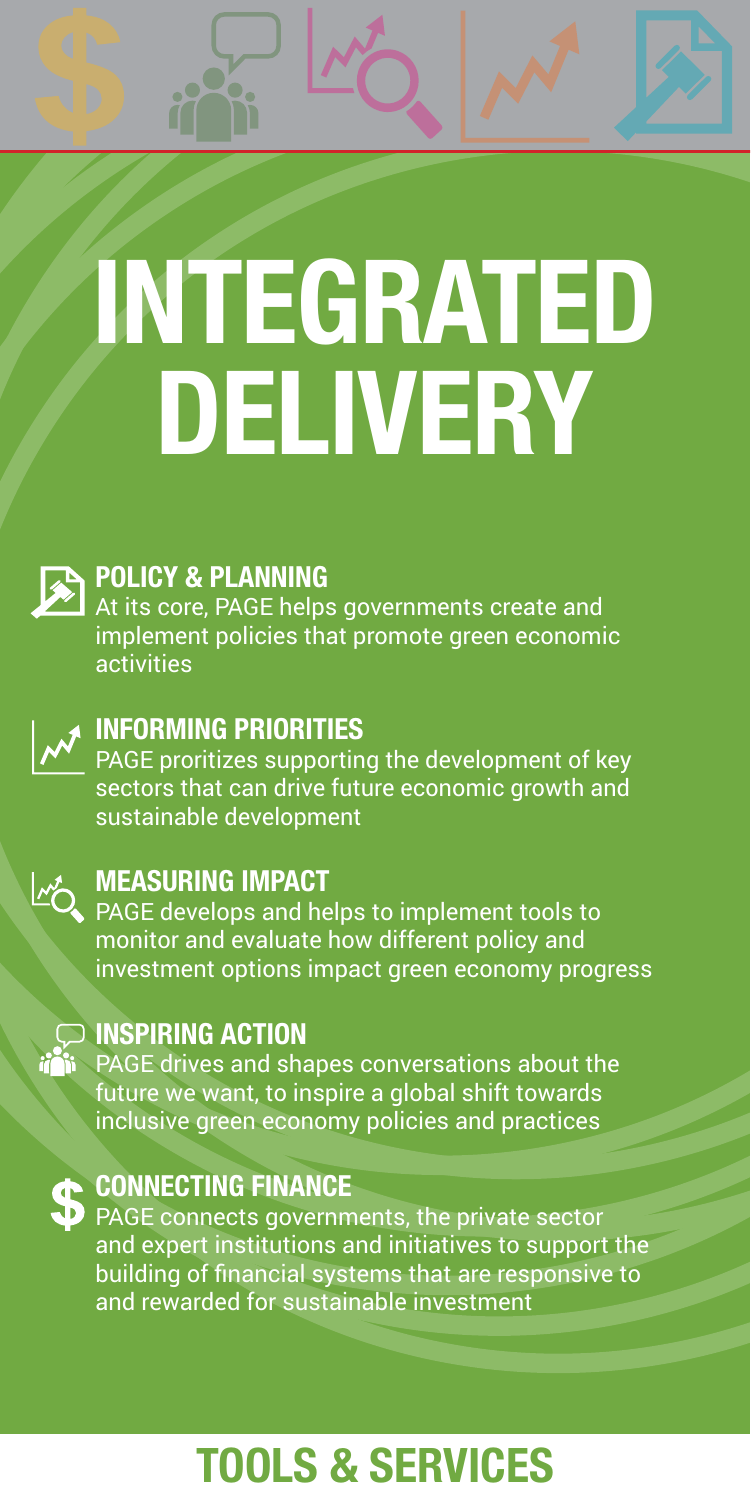# POLICY & PLANNING

At its core, PAGE helps governments create and implement policies that promote green economic activities, through technical advice, analysis and capacity building.

PAGE provides tools and advisory services for:

- $\circ$  Analyzing the current policy situation in the country, to set a benchmark and to see where improvements can be made
- o Building the skills and capacity of government and other stakeholders to project the impact of different policy and investment scenarios on social, economic and environmental outcomes
- o **Measuring the impact** of green economic policies on the economy and community;
- o **Developing networks** for advice, expertise and best practices on green economy policy.

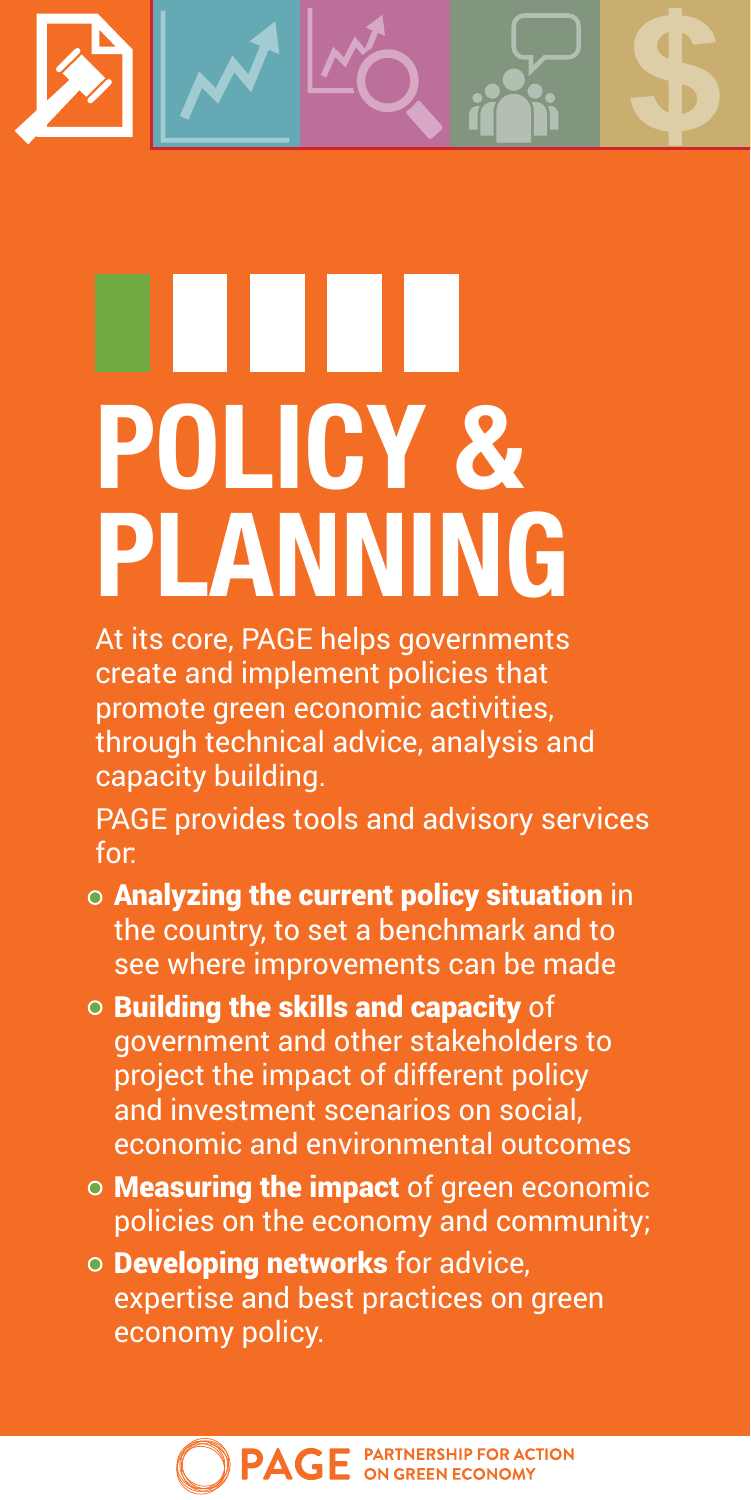### **STOCKTAKING**

PAGE analyzes the current policy environment and how it is impacting economic development, employment, environmental sustainability, and social inclusiveness

### **MODELLING**

PAGE has developed a tool that takes several commonly used modelling methods, and integrates them to forecast the economic, social and environmental tradeoffs of specific policy and investment scenarios

#### INDICATORS

PAGE develops quidelines on what is important to measure, how should it be measured, and how it interacts with other social and economic factors

### POLICY ANALYSIS & ALIGNMENT

PAGE analyzes how existing or proposed policies align with national development targets, the Paris Agreement and the Sustainable Development Goals

### INSTITUTIONAL CAPACITY BUILDING

PAGE ensures that the domestic policy-making infrastructure can carry on building momentum towards an inclusive green economy

### COOPERATION AND COORDINATION

PAGE builds interministerial coordination mechanisms, cross-sectoral networks and international platforms to exchange ideas about policy innovations and learn best practices and lessons on implementation

### POLICY & PLANNING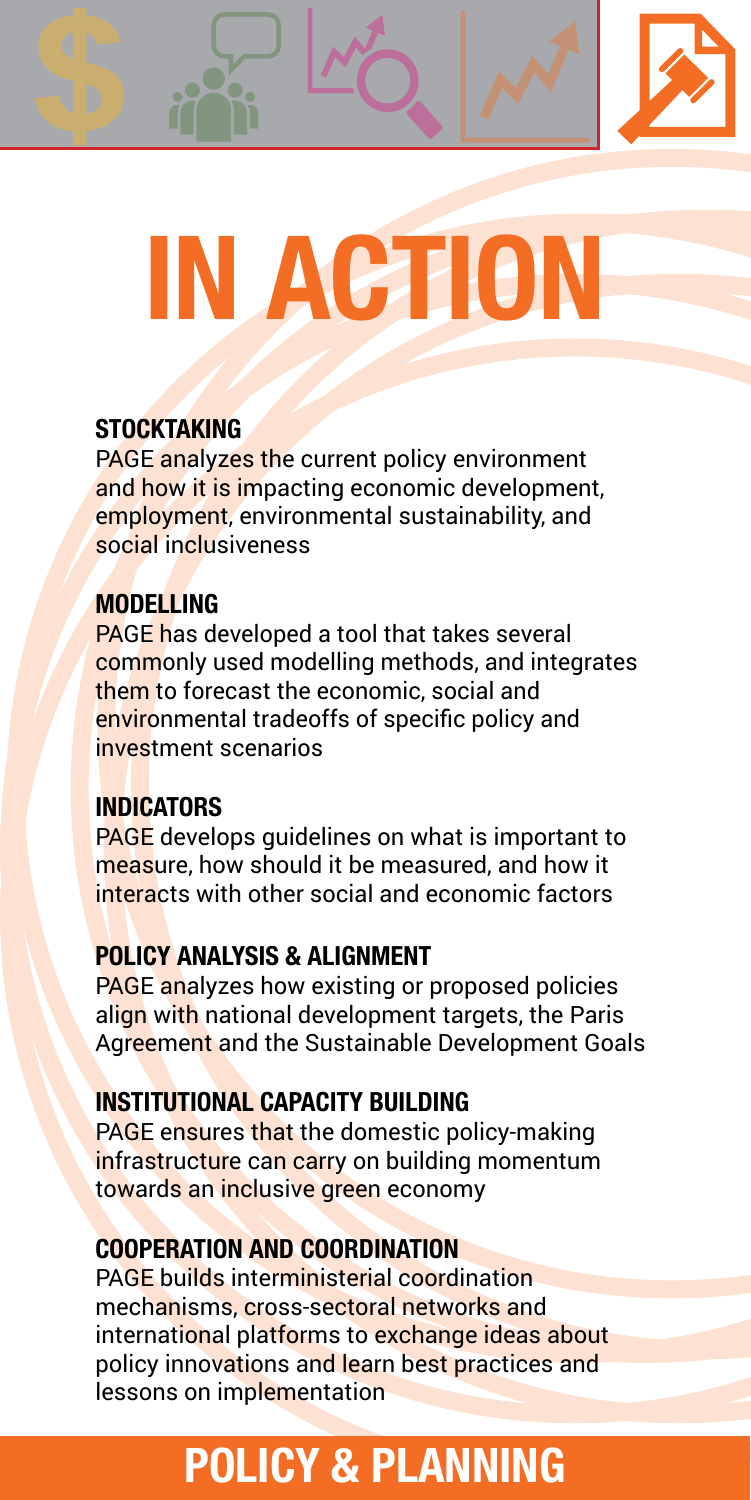# INFORMING PRIORITIES

PAGE has a key focus on supporting the development of key sectors that can drive future economic growth and sustainable development.

PAGE provides tools and services for:

- o Identifying opportunities and develop strategies for sustainable green jobs, environmental protection and economic growth;
- Developing strategies and action plans for greening sectors that are domestically economically and socially important
- Building skills to enable individuals and the private sector, include fina to harness and develop opportunities in key sectors
- o Building the capacity for policymakers to develop and implement green sectoral policies and practices

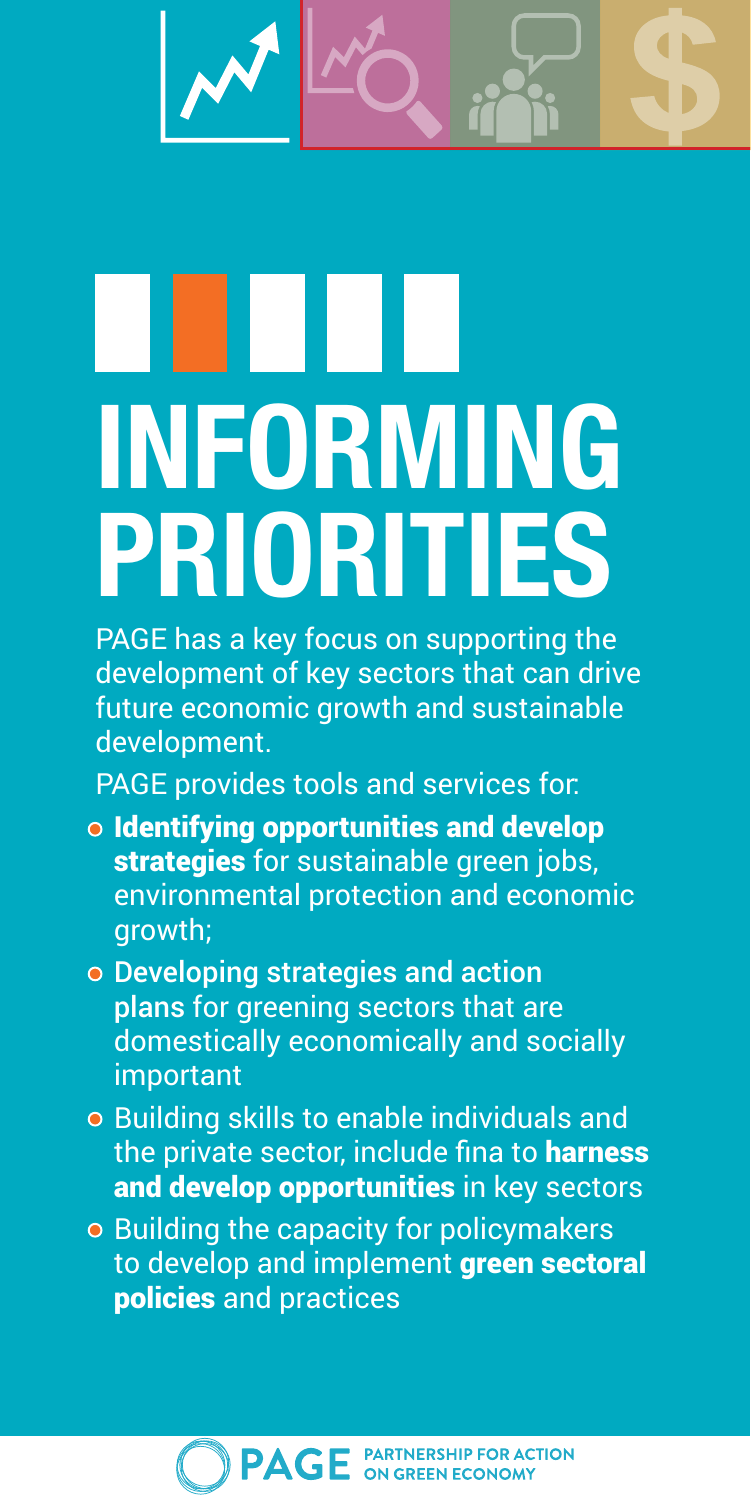### SECTORAL ASSESSMENT

PAGE analyzes the potential of individual economic sectors, as well as specific thematic areas, including trade, jobs, industry, learning needs and the macroeconomic environment to determine inclusive green economy opportunities and capacity for development

### STRATEGY DEVELOPMENT

PAGE develops action and investment plans for promoting sectors that grow the economy, protect the natural environment and provide better employment and consumption choices for poor and vulnerable communities

### INSTITUTIONAL CAPACITY

PAGE builds skills and helps lay the policy groundwork for the growth of specific strategic sectors to power the inclusive green economy

#### GREEN SKILLS DEVELOPMENT

PAGE works with business associations, universities and governments to develop and deliver green skills curricula customized to the growth trajectory of the country

#### SECTORAL ANALYSIS

PAGE's modelling enables policymakers prioritise different sectoral investment and policy decisions based on the projected trade-offs and winners and losers of those decisions

### INFORMING PRIORITIES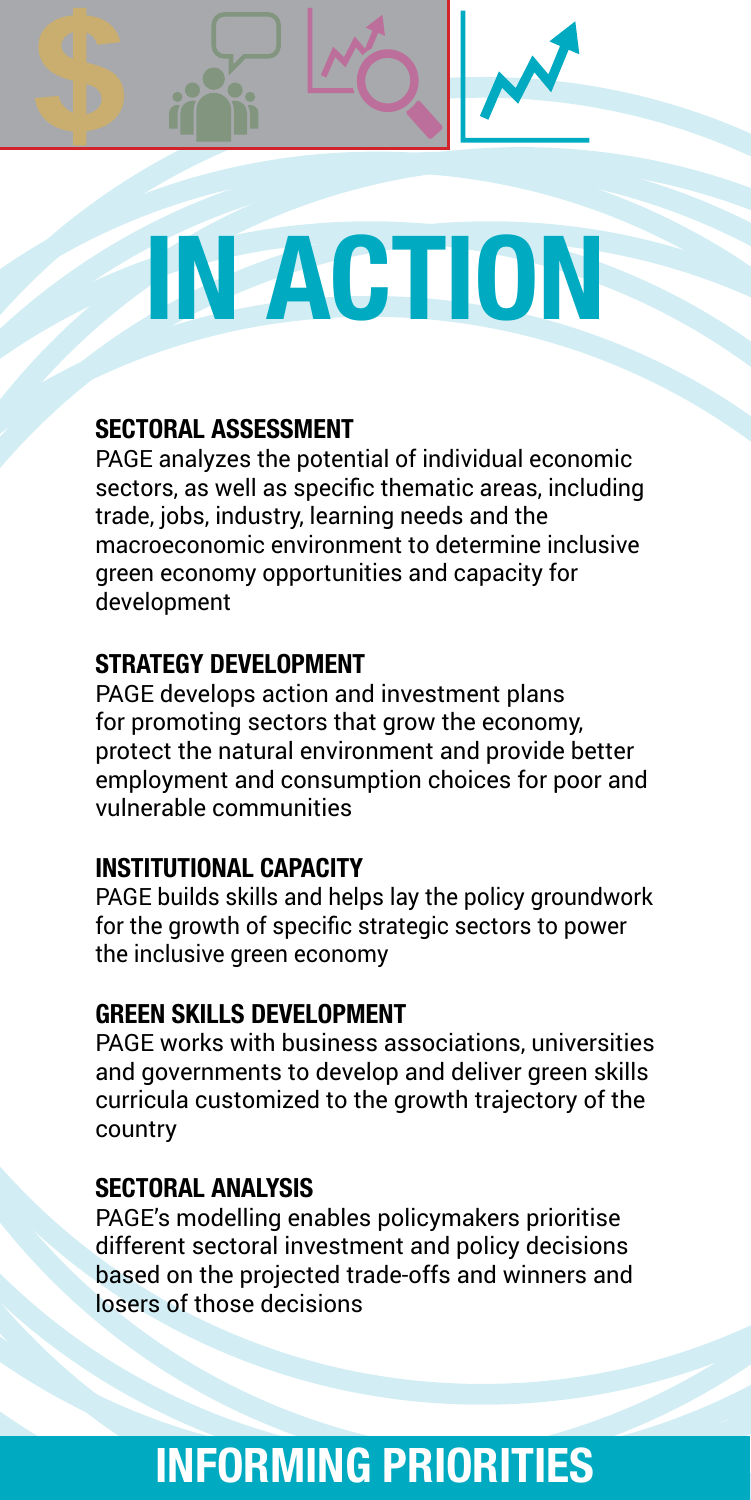## . . . . . MEASURING IMPACT

PAGE provides analysis tools and advice to enable policymakers to assess the impact of their policy and investment decisions on their progress towards the Sustainable Development Goals and national green economy targets.

This is done through:

- o Providing a measurement framework to assess green economy progress and facilitate comparison
- o Conducting trainings and briefings to enable decision-makers to react to policy outcomes
- o Developing strategies and action plans to ensure that relevant data are collected to measure green economy progress and policy outcomes

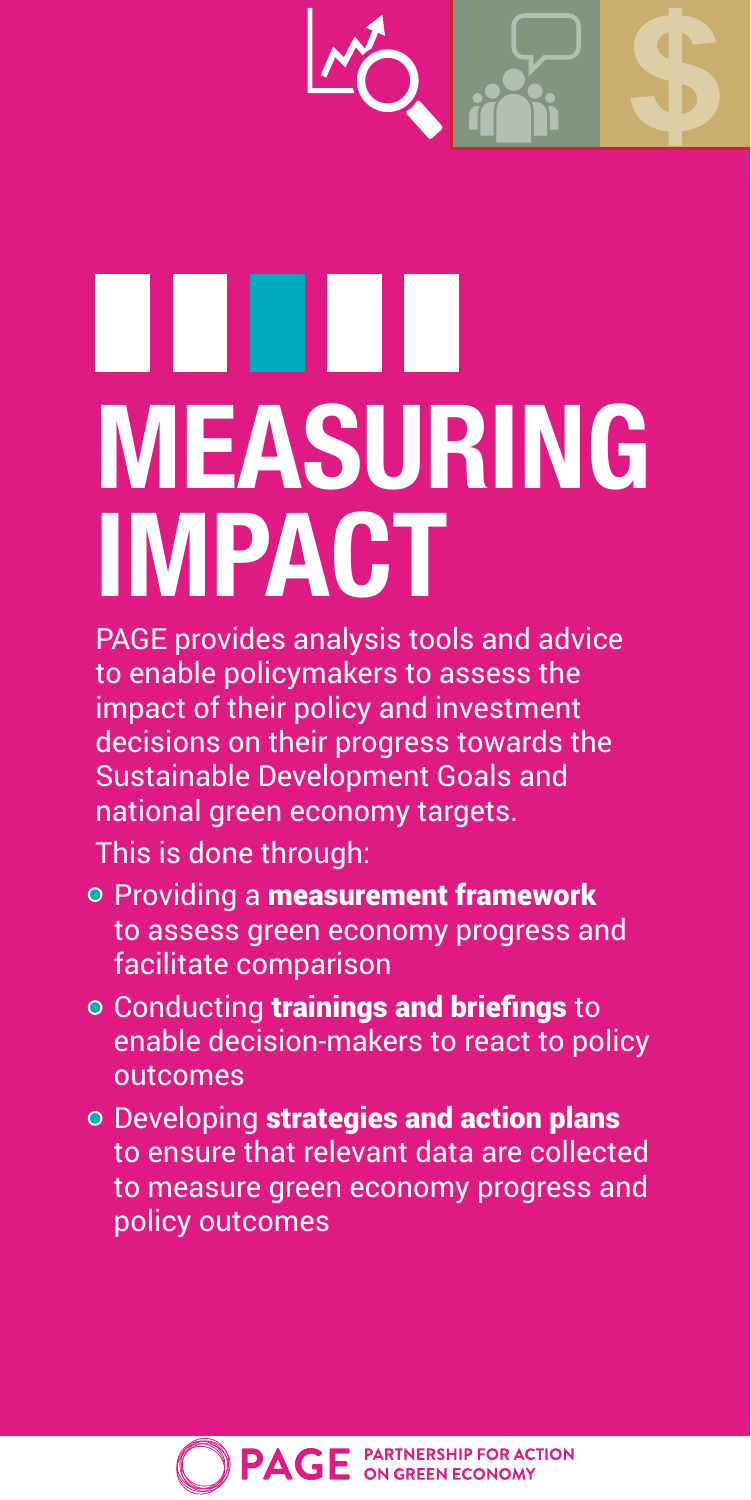-6.

### DEVELOPING NEW MEASUREMENT FRAMEWORKS

PAGE has developed a tool that enables countries to track their inclusive green economy progress at a country level, facilitating cross-country comparison of achieved progress

### DRIVING IMPLEMENTATION OF MEASUREMENT TOOLS

PAGE delivers trainings and briefings to enable decision makers to use measurement tools to inform their green economic strategy and policy decisions

### INSTITUTIONALIZING GREEN ECONOMY DATA

PAGE develops strategies and action plans for relevant government agencies and insututions to collect, store and analyze green economy data in a scientifically rigourous manner and enables comparison across countries and time periods

### MEASURING IMPACT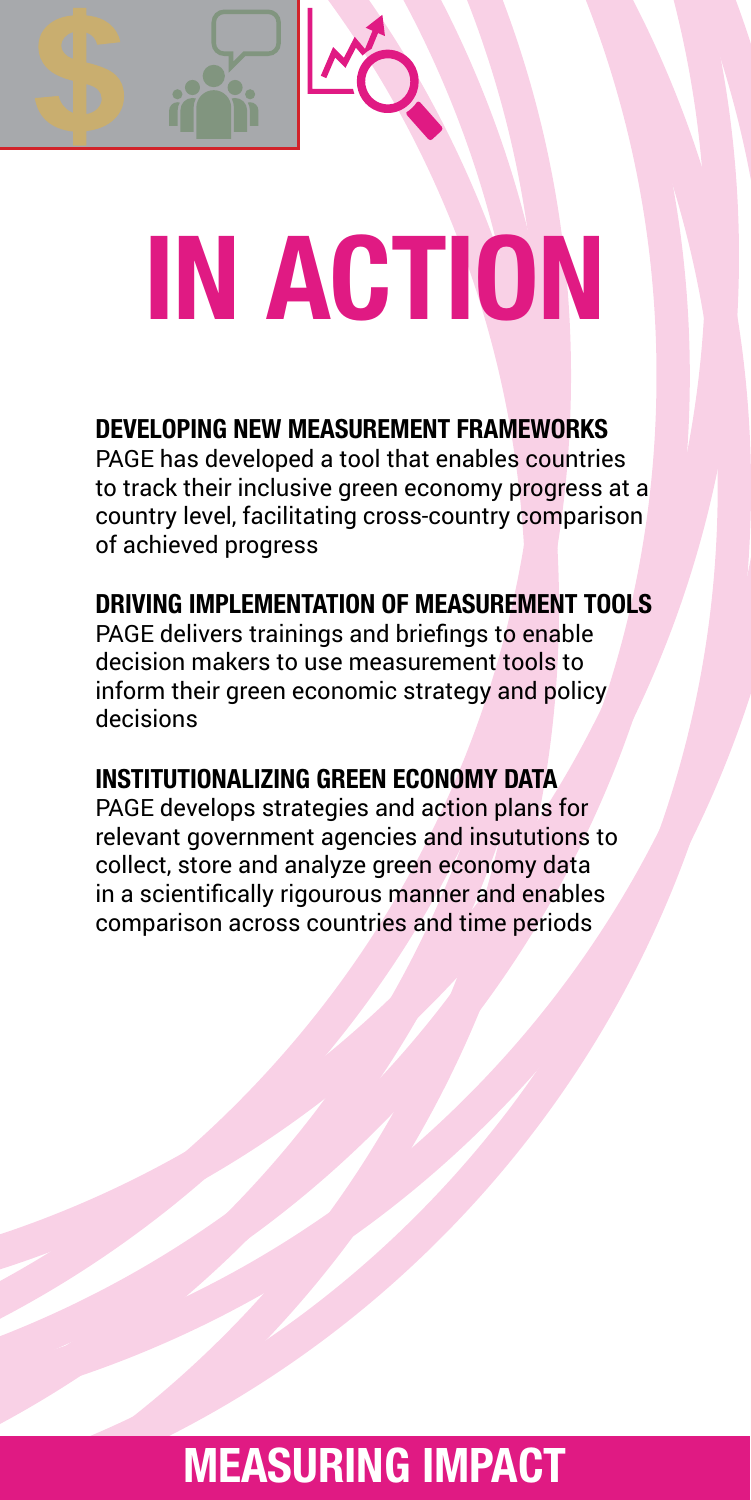

# INSPIRING **ACTION**

Green economic activities are more powerful when they are undertaken as a global effort. PAGE has been successful in supporting the movement toward sustainable economies by helping drive and shape conversations about the future we want through:

- Creating and hosting **global tools and events** to promote green economy knowledge-sharing and learning
- Participating in strategic dialogues on global issues to elevate green economy in the **priorities of the global public and** policymakers
- Creating a green economy community to cross-fertilize and scale up best practices

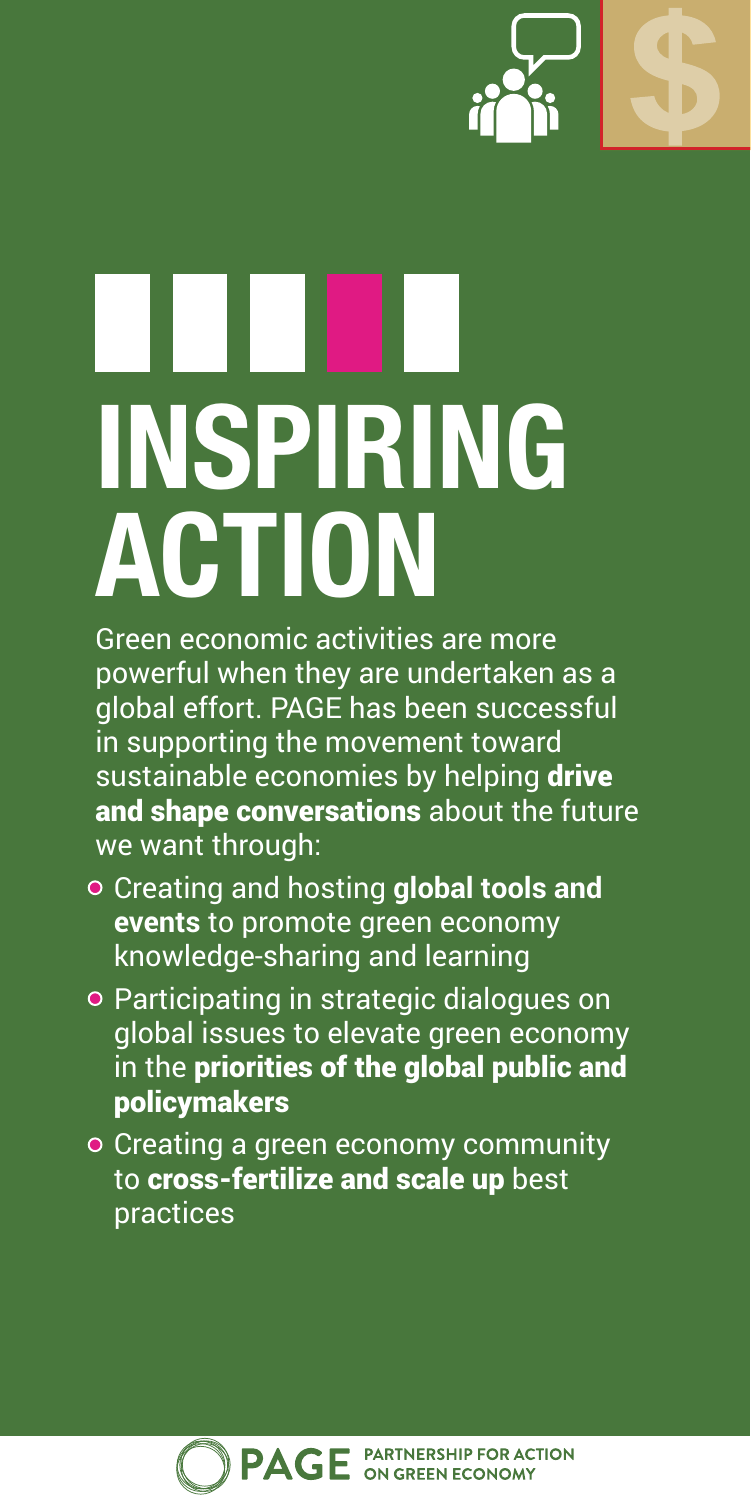### GLOBAL EVENTS

PAGE convenes green economy stakeholders, including policymakers, champions and thought leaders at global events to share ideas, best practices and opportunities for futher development

### GREEN ECONOMY ADVOCACY

PAGE participates in global fora and high-profile events, and engages with and trains media representatives on green economy issues to ensure that inclusive green economy is kept on the agenda of decision-makers

### BUILDING PARTNERSHIPS & NETWORKS

PAGE connects with organizations, government agencies and civil society groups to build a green economy network and creating a multiplying effect on green economy action

### LEARNING & EXCHANGE

PAGE creates green economy learning environments and resources to help build the next generation of green economy leaders and support South-South cooperation and knowledge exchange

### PUBLIC OUTREACH

PAGE uses a variety of traditional, social media, and online mechanisms to generate grassroots green economy discussions and celebrate green economy champions

### INSPIRING ACTION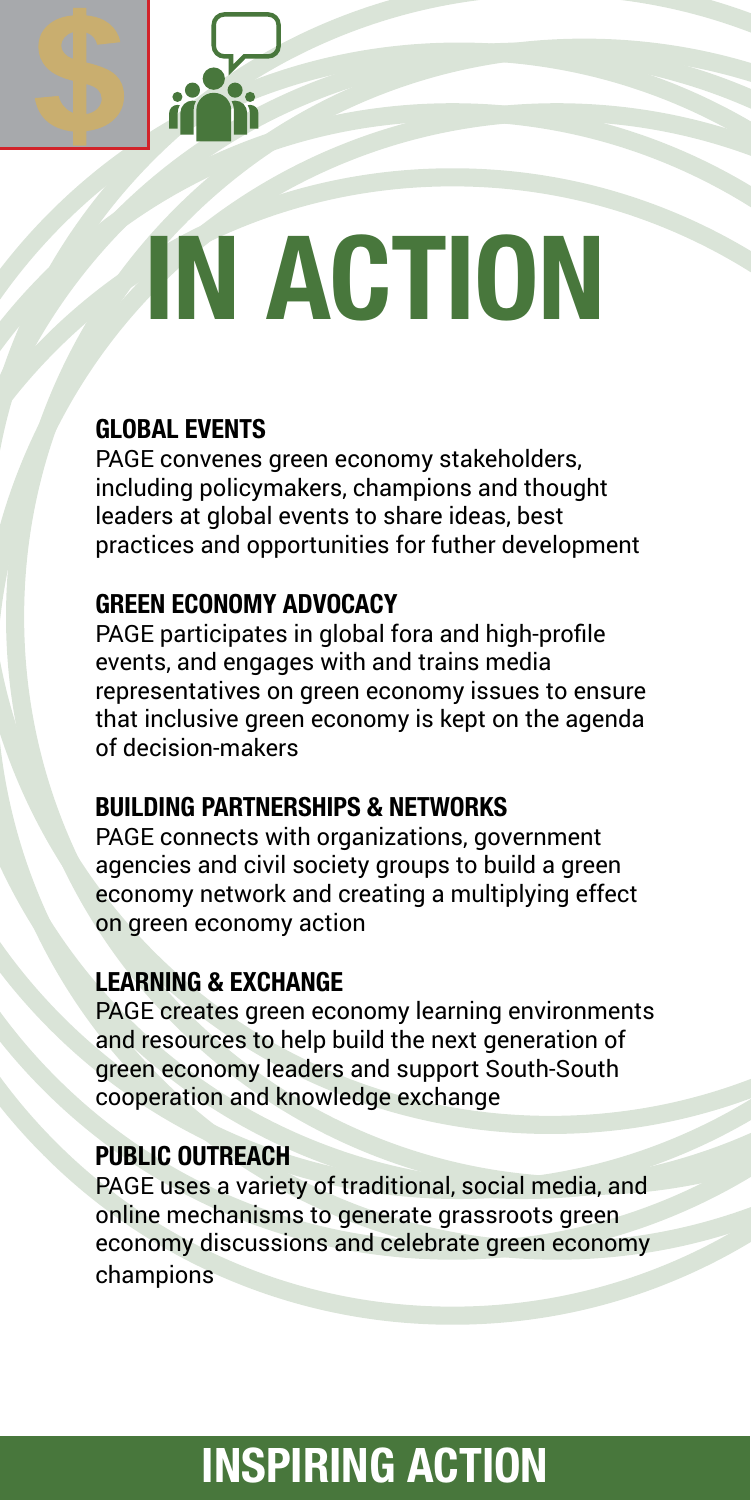

# CONNECTING FINANCE

PAGE works with relevant institutions and initiatives to support governments and the private sector develop strategies to build financial systems that are responsive to and rewarded for sustainable investment. Tools and services help in:

- Developing plans and strategies for scaling and greening financial systems
- o Bringing together key actors to connect finance with green economy policies, projects and initiatives
- Building institutional capacities and individual skills to participate in and accelerate green finance activities
- Advocating and provide a platform mobilizing green finance on the global stage